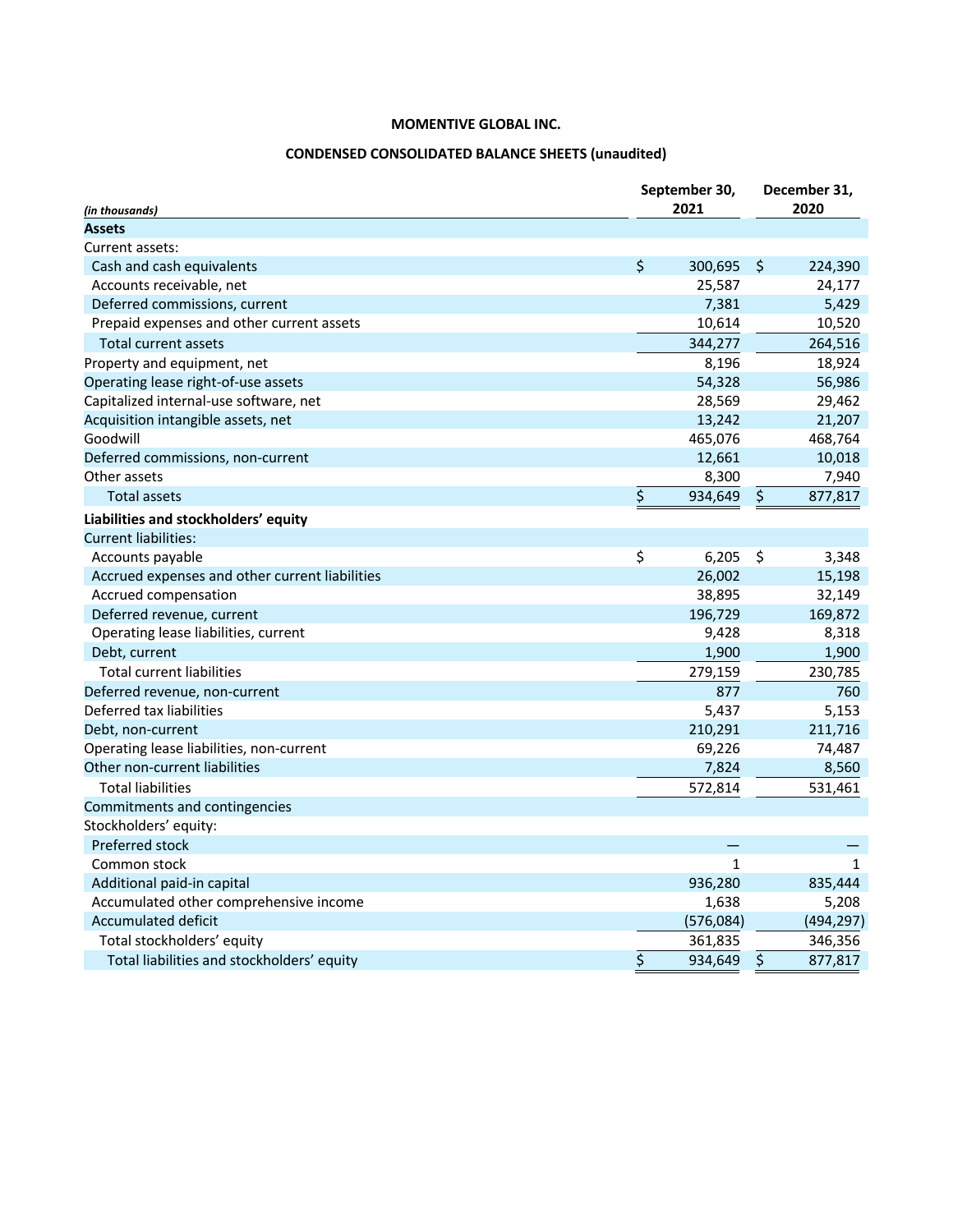## **CONDENSED CONSOLIDATED STATEMENTS OF OPERATIONS (unaudited)**

|                                                                                   |    | <b>Three Months Ended</b><br>September 30, |  |          | <b>Nine Months Ended</b><br>September 30, |               |  |           |  |
|-----------------------------------------------------------------------------------|----|--------------------------------------------|--|----------|-------------------------------------------|---------------|--|-----------|--|
| (in thousands, except per share amounts)                                          |    | 2021                                       |  | 2020     |                                           | 2021          |  | 2020      |  |
| Revenue                                                                           | Ś. | 114,754 \$                                 |  | 95,429   | \$                                        | $326,444$ \$  |  | 274,635   |  |
| Cost of revenue (1)(2)                                                            |    | 22,161                                     |  | 21,899   |                                           | 64,621        |  | 62,852    |  |
| Gross profit                                                                      |    | 92,593                                     |  | 73,530   |                                           | 261,823       |  | 211,783   |  |
| Operating expenses:                                                               |    |                                            |  |          |                                           |               |  |           |  |
| Research and development (1)                                                      |    | 33,671                                     |  | 30,068   |                                           | 100,879       |  | 83,196    |  |
| Sales and marketing (1)(2)                                                        |    | 54,118                                     |  | 43,875   |                                           | 162,179       |  | 128,544   |  |
| General and administrative (1)                                                    |    | 24,466                                     |  | 22,181   |                                           | 71,958        |  | 65,452    |  |
| Total operating expenses                                                          |    | 112,255                                    |  | 96,124   |                                           | 335,016       |  | 277,192   |  |
| Loss from operations                                                              |    | (19,662)                                   |  | (22,594) |                                           | (73, 193)     |  | (65, 409) |  |
| Interest expense                                                                  |    | 2,337                                      |  | 2,379    |                                           | 6,940         |  | 7,887     |  |
| Other non-operating (income) expense, net                                         |    | 543                                        |  | (143)    |                                           | 739           |  | (1, 277)  |  |
| Loss before income taxes                                                          |    | (22,542)                                   |  | (24,830) |                                           | (80,872)      |  | (72,019)  |  |
| Provision for income taxes                                                        |    | 361                                        |  | 1,289    |                                           | 915           |  | 1,274     |  |
| Net loss                                                                          |    | (22,903) \$                                |  | (26,119) |                                           | $(81,787)$ \$ |  | (73,293)  |  |
| Net loss per share, basic and diluted                                             |    | $(0.15)$ \$                                |  | (0.19)   |                                           | $(0.56)$ \$   |  | (0.53)    |  |
| Weighted-average shares used in computing basic and diluted<br>net loss per share |    | 147,877                                    |  | 141,034  |                                           | 146,270       |  | 138,907   |  |

(1) Includes stock-based compensation, net of amounts capitalized as follows:

|                                                      |  | <b>Three Months Ended</b><br>September 30, |      |             | <b>Nine Months Ended</b><br>September 30, |        |      |        |  |
|------------------------------------------------------|--|--------------------------------------------|------|-------------|-------------------------------------------|--------|------|--------|--|
| (in thousands)                                       |  |                                            | 2021 |             | 2021                                      |        | 2020 |        |  |
| Cost of revenue                                      |  | 1,639                                      |      | $1,222$ \$  |                                           | 4,701  |      | 3,229  |  |
| Research and development                             |  | 10,081                                     |      | 8,322       |                                           | 29,891 |      | 22,275 |  |
| Sales and marketing                                  |  | 5,672                                      |      | 5,912       |                                           | 17,864 |      | 15,096 |  |
| General and administrative                           |  | 7,202                                      |      | 6,150       |                                           | 21,310 |      | 17,979 |  |
| Stock-based compensation, net of amounts capitalized |  | 24,594                                     |      | $21,606$ \$ |                                           | 73,766 |      | 58,579 |  |

(2) Includes amortization of acquisition intangible assets as follows:

|                                               |      | <b>Three Months Ended</b><br>September 30, |            | <b>Nine Months Ended</b><br>September 30, |       |      |       |
|-----------------------------------------------|------|--------------------------------------------|------------|-------------------------------------------|-------|------|-------|
| (in thousands)                                | 2021 |                                            | 2020       |                                           | 2021  | 2020 |       |
| Cost of revenue                               |      | 1,465                                      | $1,800$ \$ |                                           | 4,432 |      | 5,813 |
| Sales and marketing                           |      | 1,035                                      | 1.270      |                                           | 3.285 |      | 3,983 |
| Amortization of acquisition intangible assets |      | 2,500                                      | $3,070$ \$ |                                           | 7,717 |      | 9,796 |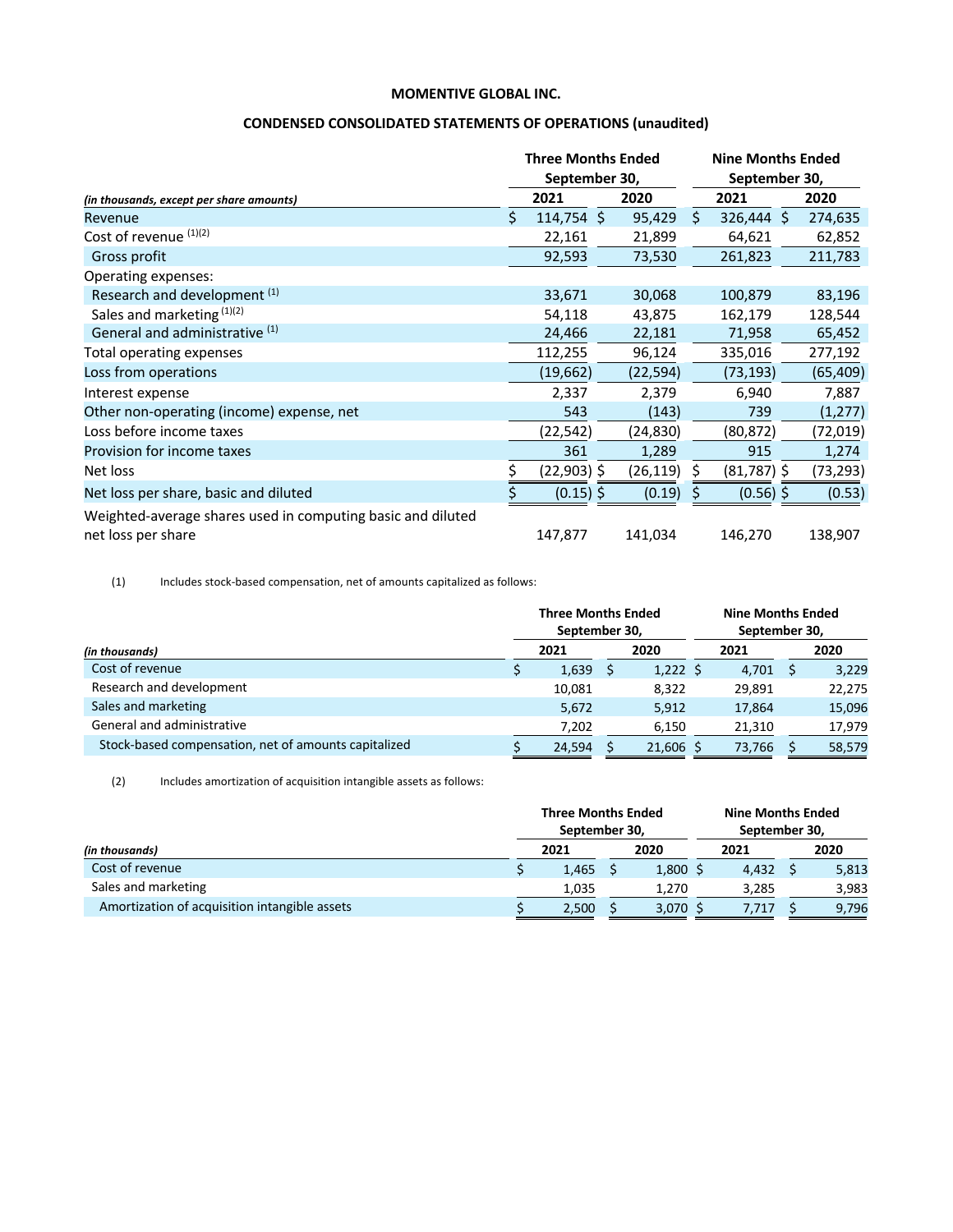# **CONDENSED CONSOLIDATED STATEMENTS OF CASH FLOWS (unaudited)**

|                                                                                 | Nine Months Ended September 30, |               |           |           |  |  |  |  |
|---------------------------------------------------------------------------------|---------------------------------|---------------|-----------|-----------|--|--|--|--|
| (in thousands)                                                                  |                                 | 2021          | 2020      |           |  |  |  |  |
| Cash flows from operating activities                                            |                                 |               |           |           |  |  |  |  |
| Net loss                                                                        | \$                              | $(81,787)$ \$ |           | (73, 293) |  |  |  |  |
| Adjustments to reconcile net loss to net cash provided by operating activities: |                                 |               |           |           |  |  |  |  |
| Depreciation and amortization                                                   |                                 | 32,349        |           | 36,328    |  |  |  |  |
| Non-cash leases expense                                                         |                                 | 9,824         |           | 9,958     |  |  |  |  |
| Stock-based compensation expense, net of amounts capitalized                    |                                 | 73,766        |           | 58,579    |  |  |  |  |
| Deferred income taxes                                                           |                                 | 293           |           | 608       |  |  |  |  |
| Bad debt expense                                                                |                                 | 898           |           | 1,156     |  |  |  |  |
| Gain on sale of a private company investment                                    |                                 |               |           | (1,001)   |  |  |  |  |
| Other                                                                           |                                 | 1,048         |           | 1,834     |  |  |  |  |
| Changes in assets and liabilities:                                              |                                 |               |           |           |  |  |  |  |
| Accounts receivable                                                             |                                 | (2,654)       |           | (3,929)   |  |  |  |  |
| Prepaid expenses and other assets                                               |                                 | (9, 872)      |           | (6,900)   |  |  |  |  |
| Accounts payable and accrued liabilities                                        |                                 | 13,585        |           | 5,851     |  |  |  |  |
| Accrued compensation                                                            |                                 | 7,089         |           | 1,689     |  |  |  |  |
| Deferred revenue                                                                |                                 | 27,013        |           | 24,242    |  |  |  |  |
| Operating lease liabilities                                                     |                                 | (11, 244)     |           | (11, 135) |  |  |  |  |
| Net cash provided by operating activities                                       |                                 | 60,308        |           | 43,987    |  |  |  |  |
| Cash flows from investing activities                                            |                                 |               |           |           |  |  |  |  |
| Purchases of property and equipment                                             |                                 | (387)         |           | (772)     |  |  |  |  |
| Capitalized internal-use software                                               |                                 | (6, 450)      |           | (7,051)   |  |  |  |  |
| Proceeds from sale of a private company investment and other                    |                                 | 85            |           | 1,095     |  |  |  |  |
| Net cash used in investing activities                                           |                                 | (6, 752)      |           | (6, 728)  |  |  |  |  |
| Cash flows from financing activities                                            |                                 |               |           |           |  |  |  |  |
| Proceeds from stock option exercises                                            |                                 | 21,334        |           | 37,301    |  |  |  |  |
| Proceeds from employee stock purchase plan                                      |                                 | 3,873         |           | 3,082     |  |  |  |  |
| Repayment of debt                                                               |                                 | (1,650)       |           | (1,650)   |  |  |  |  |
| Net cash provided by financing activities                                       |                                 | 23,557        |           | 38,733    |  |  |  |  |
| Effect of exchange rate changes on cash                                         |                                 | (293)         |           | (957)     |  |  |  |  |
| Net increase in cash, cash equivalents and restricted cash                      |                                 | 76,820        |           | 75,035    |  |  |  |  |
| Cash, cash equivalents and restricted cash at beginning of period               |                                 | 224,614       |           | 131,683   |  |  |  |  |
| Cash, cash equivalents and restricted cash at end of period                     | \$                              | 301,434       | \$        | 206,718   |  |  |  |  |
| Supplemental cash flow data:                                                    |                                 |               |           |           |  |  |  |  |
| Interest paid for term debt                                                     |                                 | 6,416         | \$        | 7,386     |  |  |  |  |
| Income taxes paid                                                               | $rac{5}{5}$                     | 732           | \$        | 709       |  |  |  |  |
| Non-cash investing and financing transactions:                                  |                                 |               |           |           |  |  |  |  |
| Stock compensation included in capitalized software costs                       | $\frac{1}{2}$                   | 1,666         | <u>\$</u> | 1,692     |  |  |  |  |
| Lease liabilities arising from obtaining right-of-use assets, net               | $\overline{\mathsf{S}}$         | 2,676         | \$        |           |  |  |  |  |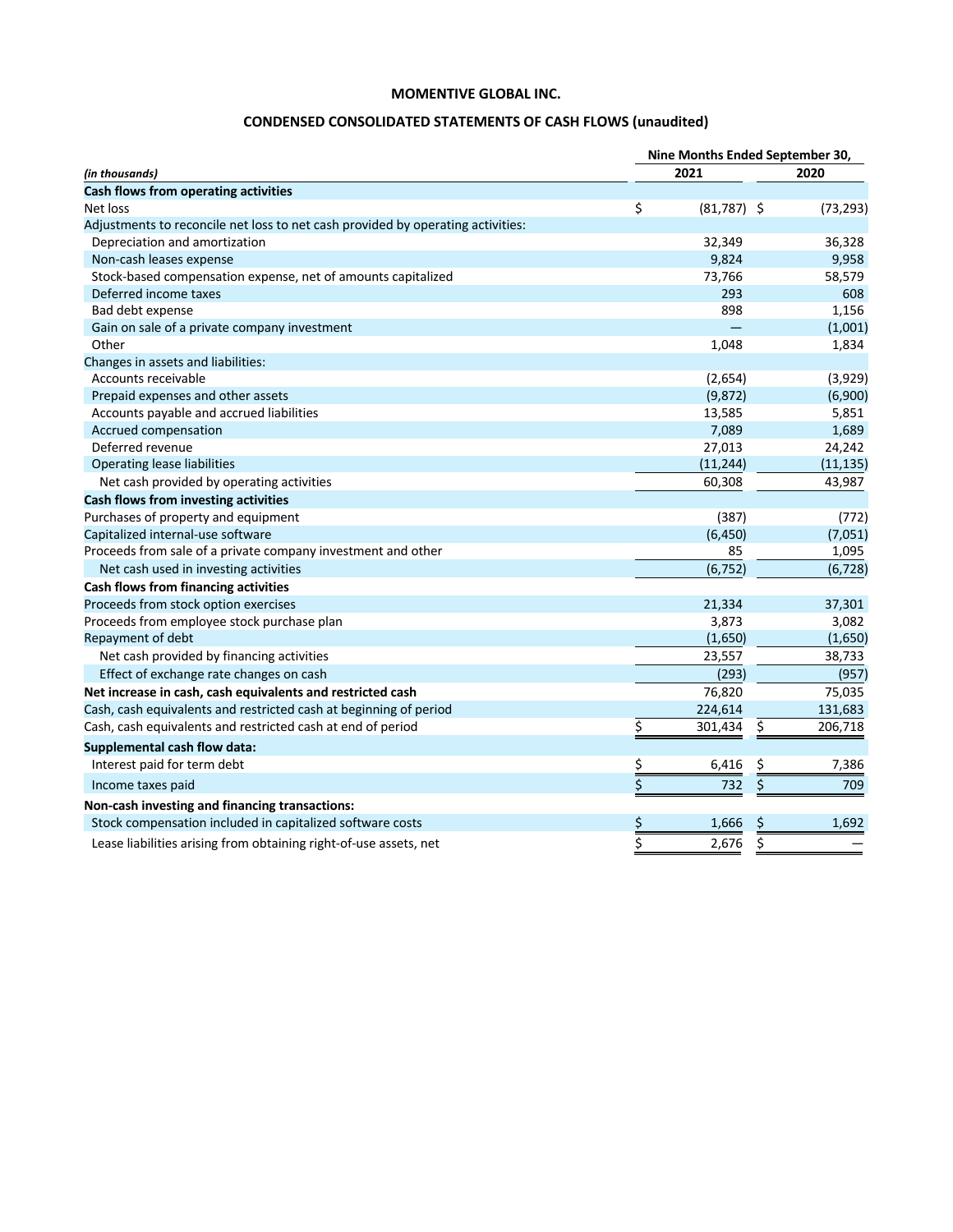#### **SUPPLEMENTAL DISAGGREGATED REVENUE DATA (unaudited)**

## **Quarterly Disaggregated Revenue**

|                    | <b>Three Months Ended</b> |           |                 |            |            |           |             |          |  |  |  |  |
|--------------------|---------------------------|-----------|-----------------|------------|------------|-----------|-------------|----------|--|--|--|--|
|                    |                           | Sep. 30,  | <b>Jun. 30,</b> | Mar. 31,   | Dec. 31.   | Sep. 30,  | Jun. 30,    | Mar. 31, |  |  |  |  |
| (in thousands)     |                           | 2021      | 2021            | 2021       | 2020       | 2020      | 2020        | 2020     |  |  |  |  |
| Self-serve revenue |                           | 77.134 S  | 75,462 \$       | 71,112 \$  | 71,197 \$  | 68,001 \$ | $65,398$ \$ | 63,107   |  |  |  |  |
| Enterprise revenue |                           | 37.620    | 33.930          | 31.186     | 29.778     | 27.428    | 25.543      | 25,158   |  |  |  |  |
| Revenue            |                           | 114.754 S | 109.392 \$      | 102.298 \$ | 100.975 \$ | 95.429S   | $90,941$ \$ | 88,265   |  |  |  |  |

Self-serve revenues are generated from products purchased independently through our website.

Enterprise revenues are generated from products sold to organizations through our sales team.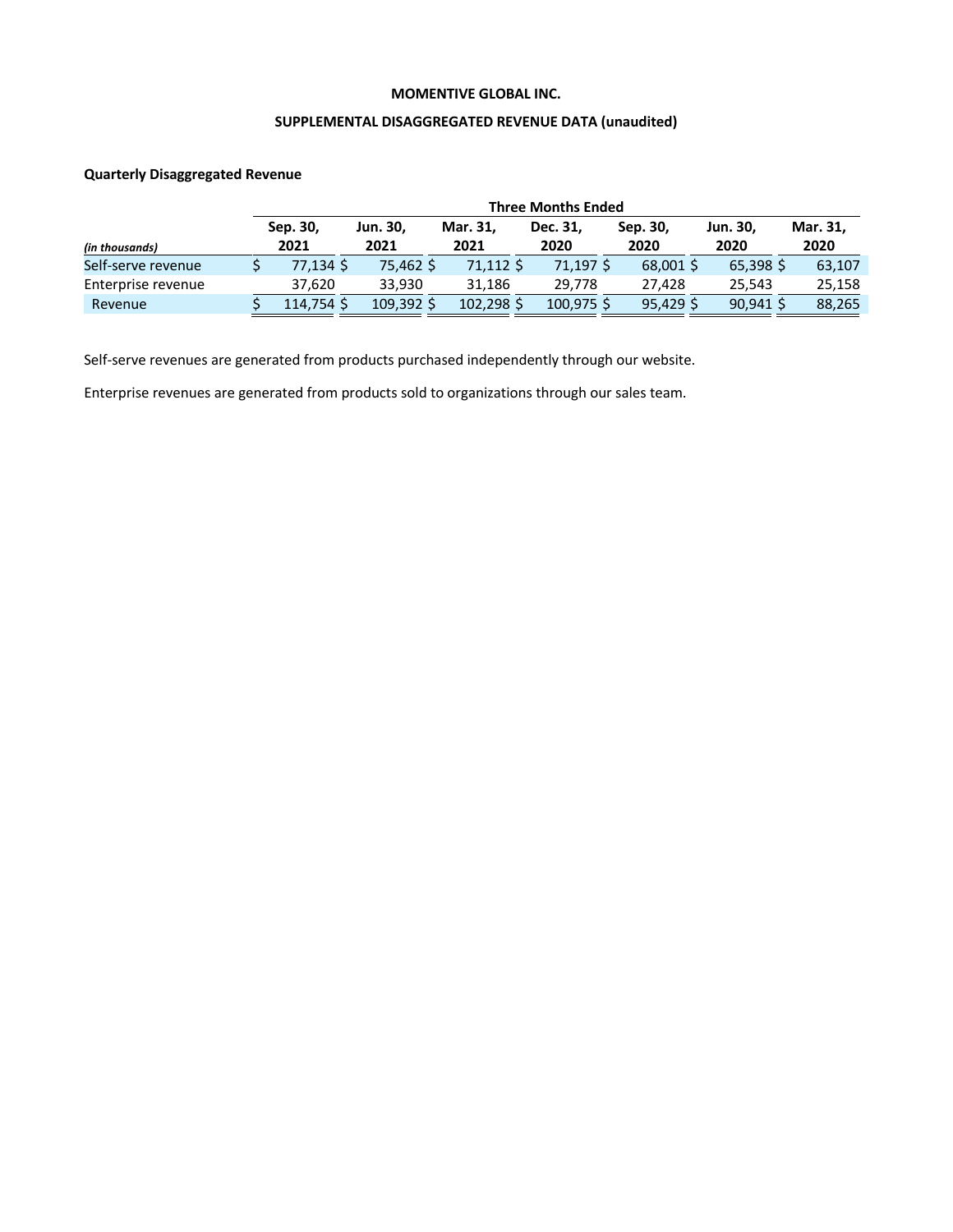#### **RECONCILIATION OF GAAP TO NON-GAAP DATA (unaudited)(1)**

## **Reconciliation of GAAP to Non-GAAP (Loss) Income from operations**

|                                               | <b>Three Months Ended</b><br>September 30, |           | <b>Nine Months Ended</b><br>September 30, |           |  |             |
|-----------------------------------------------|--------------------------------------------|-----------|-------------------------------------------|-----------|--|-------------|
| (in thousands, except percentages)            | 2021                                       | 2020      |                                           | 2021      |  | 2020        |
| <b>GAAP Loss from operations</b>              | (19,662)                                   | (22, 594) |                                           | (73, 193) |  | \$ (65,409) |
| <b>GAAP Operating margin</b>                  | (17)%                                      | $(24)$ %  |                                           | (22)%     |  | $(24)$ %    |
| Stock-based compensation, net                 | 24.594                                     | 21,606    |                                           | 73,766    |  | 58,579      |
| Amortization of acquisition intangible assets | 2,500                                      | 3,070     |                                           | 7,717     |  | 9,796       |
| Non-GAAP Income from operations               | 7,432                                      | 2,082     |                                           | 8,290     |  | 2,966       |
| Non-GAAP Operating margin                     | 6%                                         | 2%        |                                           | 3%        |  | 1%          |

#### **Reconciliation of GAAP to Non-GAAP (Loss) Income and (Loss) Income per diluted share**

|                                                                                         | <b>Three Months Ended</b><br>September 30, |  |           |  | <b>Nine Months Ended</b><br>September 30, |           |
|-----------------------------------------------------------------------------------------|--------------------------------------------|--|-----------|--|-------------------------------------------|-----------|
| (in thousands, except per share amounts)                                                | 2021<br>2020                               |  |           |  | 2021                                      | 2020      |
| <b>GAAP Net Loss</b>                                                                    | (22, 903)                                  |  | (26, 119) |  | (81, 787)                                 | (73, 293) |
| GAAP Net Loss per diluted share                                                         | (0.15)                                     |  | (0.19)    |  | (0.56)                                    | (0.53)    |
| Weighted-average shares used to compute GAAP net loss per<br>diluted share              | 147,877                                    |  | 141,034   |  | 146,270                                   | 138,907   |
| Stock-based compensation, net                                                           | 24,594                                     |  | 21,606    |  | 73,766                                    | 58,579    |
| Amortization of acquisition intangible assets                                           | 2,500                                      |  | 3,070     |  | 7,717                                     | 9,796     |
| Gain on sale of a private company investment                                            |                                            |  |           |  |                                           | (1,001)   |
| Income tax effect on Non-GAAP adjustments (2)                                           | 96                                         |  | 97        |  | 509                                       | 72        |
|                                                                                         |                                            |  |           |  |                                           |           |
| Non-GAAP Net (Loss) Income                                                              | 4,287                                      |  | (1, 346)  |  | 205                                       | (5, 847)  |
| Non-GAAP Net (Loss) Income per diluted share                                            | 0.03                                       |  | (0.01)    |  |                                           | (0.04)    |
| Weighted-average shares used to compute Non-GAAP net<br>(loss) income per diluted share | 151,558                                    |  | 141,034   |  | 150,855                                   | 138,907   |

(1) Please see Appendix A for explanation of non-GAAP measures used.

(2) Due to the full valuation allowance on our US deferred tax assets, there were no tax effects associated with the Non-GAAP adjustment for gain on sale of a private company investment. Non-GAAP adjustments pertain to the income tax effects of stock-based compensation, net, and amortization of acquisition-related intangible assets.

#### **Calculation of Free Cash Flow**

|                                           | <b>Three Months Ended</b><br>September 30, |  |         | <b>Nine Months Ended</b><br>September 30, |          |      |         |  |  |
|-------------------------------------------|--------------------------------------------|--|---------|-------------------------------------------|----------|------|---------|--|--|
| (in thousands)                            | 2021<br>2020                               |  |         |                                           | 2021     | 2020 |         |  |  |
| Net cash provided by operating activities | 16,747                                     |  | 17,892  |                                           | 60.308   |      | 43,987  |  |  |
| Purchases of property and equipment       | (65)                                       |  |         |                                           | (387)    |      | (772)   |  |  |
| Capitalized internal-use software         | (2,032)                                    |  | (1,679) |                                           | (6, 450) |      | (7,051) |  |  |
| Free cash flow                            | 14,650                                     |  | 16,213  |                                           | 53,471   |      | 36,164  |  |  |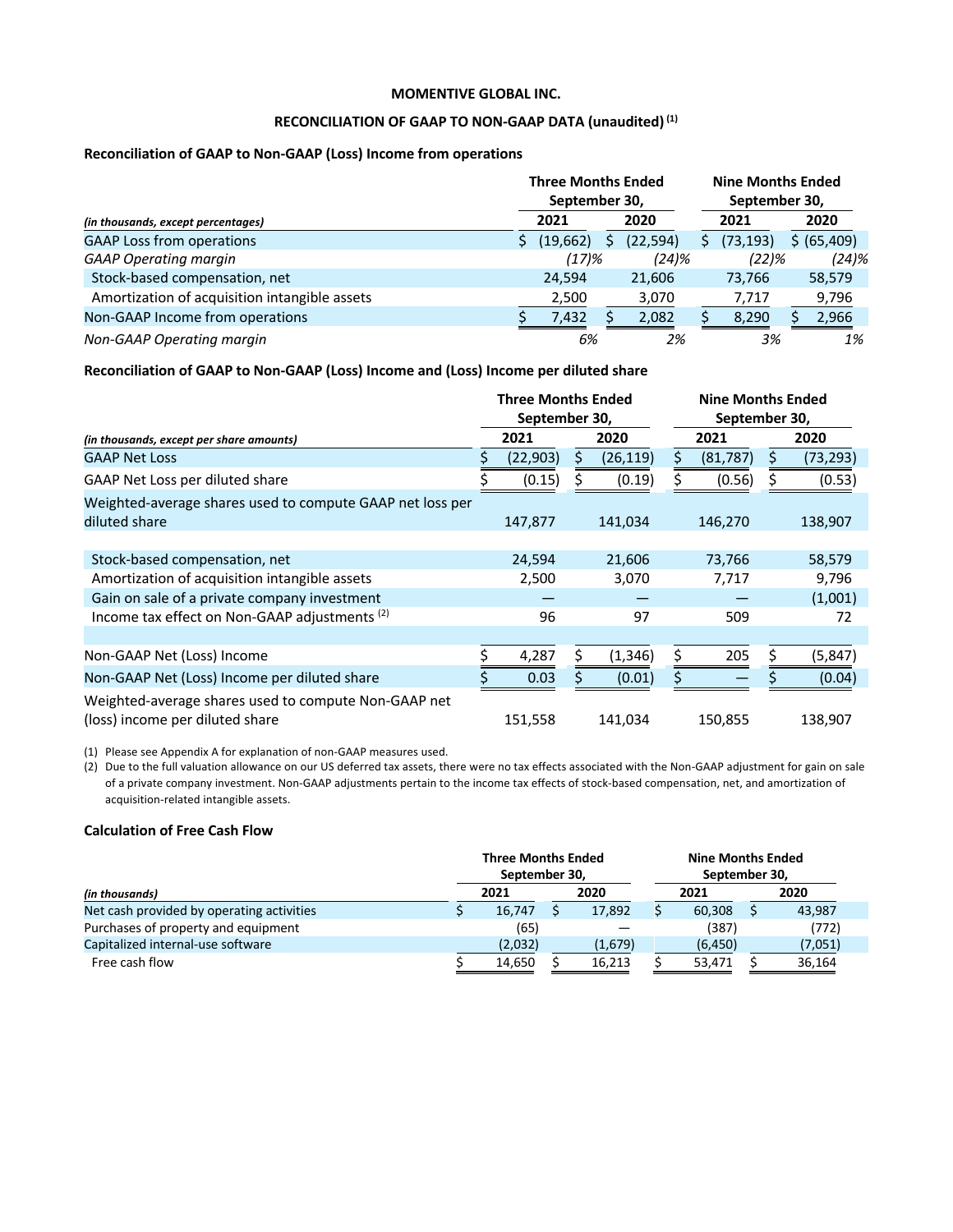# RECONCILIATION OF GAAP TO NON-GAAP DATA (unaudited)<sup>(1)</sup>

# **Supplemental GAAP and Non-GAAP Information**

|                                               |                    | <b>Three Months Ended</b><br>September 30, |                    |        |    | <b>Nine Months Ended</b><br>September 30, |         |         |  |
|-----------------------------------------------|--------------------|--------------------------------------------|--------------------|--------|----|-------------------------------------------|---------|---------|--|
| (in thousands, except percentages)            |                    | 2021                                       |                    | 2020   |    | 2021                                      |         | 2020    |  |
| <b>GAAP Gross profit</b>                      | \$                 | 92,593                                     | \$                 | 73,530 | Ŝ. | 261,823                                   | $\zeta$ | 211,783 |  |
| <b>GAAP Gross margin</b>                      |                    | 81%                                        |                    | 77%    |    | 80%                                       |         | 77%     |  |
| Stock-based compensation, net                 |                    | 1,639                                      |                    | 1,222  |    | 4,701                                     |         | 3,229   |  |
| Amortization of acquisition intangible assets |                    | 1,465                                      |                    | 1,800  |    | 4,432                                     |         | 5,813   |  |
| Non-GAAP Gross profit                         | Ś.                 | 95,697                                     | Ś                  | 76,552 | S  | 270,956                                   | Ś.      | 220,825 |  |
| <b>Non-GAAP Gross margin</b>                  |                    | 83%                                        |                    | 80%    |    | 83%                                       |         | 80%     |  |
| <b>GAAP Research and development</b>          | \$                 | 33,671                                     | Ś.                 | 30,068 | Ŝ. | 100,879                                   | \$      | 83,196  |  |
| GAAP Research and development margin          |                    | 29%                                        |                    | 32%    |    | 31%                                       |         | 30%     |  |
| Stock-based compensation, net                 |                    | 10,081                                     |                    | 8,322  |    | 29,891                                    |         | 22,275  |  |
| Non-GAAP Research and development             | Ś                  | 23,590                                     | $\mathsf{\hat{S}}$ | 21,746 |    | 70,988                                    | Ś       | 60,921  |  |
| Non-GAAP Research and development margin      |                    | 21%                                        |                    | 23%    |    | 22%                                       |         | 22%     |  |
| <b>GAAP Sales and marketing</b>               | \$                 | 54,118                                     | Ś.                 | 43,875 | Ŝ. | 162,179                                   | Ś.      | 128,544 |  |
| <b>GAAP Sales and marketing margin</b>        |                    | 47%                                        |                    | 46%    |    | 50%                                       |         | 47%     |  |
| Stock-based compensation, net                 |                    | 5.672                                      |                    | 5,912  |    | 17,864                                    |         | 15,096  |  |
| Amortization of acquisition intangible assets |                    | 1,035                                      |                    | 1,270  |    | 3,285                                     |         | 3,983   |  |
| Non-GAAP Sales and marketing                  | Ś.                 | 47,411                                     | Ś.                 | 36,693 |    | 141,030                                   | Ś.      | 109,465 |  |
| Non-GAAP Sales and marketing margin           |                    | 41%                                        |                    | 38%    |    | 43%                                       |         | 40%     |  |
| <b>GAAP General and administrative</b>        | $\mathsf{\hat{S}}$ | 24,466                                     | \$                 | 22,181 | Ŝ. | 71,958                                    | Ś.      | 65,452  |  |
| GAAP General and administrative margin        |                    | 21%                                        |                    | 23%    |    | 22%                                       |         | 24%     |  |
| Stock-based compensation, net                 |                    | 7,202                                      |                    | 6,150  |    | 21,310                                    |         | 17,979  |  |
| Non-GAAP General and administrative           | Ś                  | 17,264                                     | Ś                  | 16,031 | S  | 50,648                                    | Ś       | 47,473  |  |
| Non-GAAP General and administrative margin    |                    | 15%                                        |                    | 17%    |    | 16%                                       |         | 17%     |  |

(1) Please see Appendix A for explanation of non-GAAP measures used.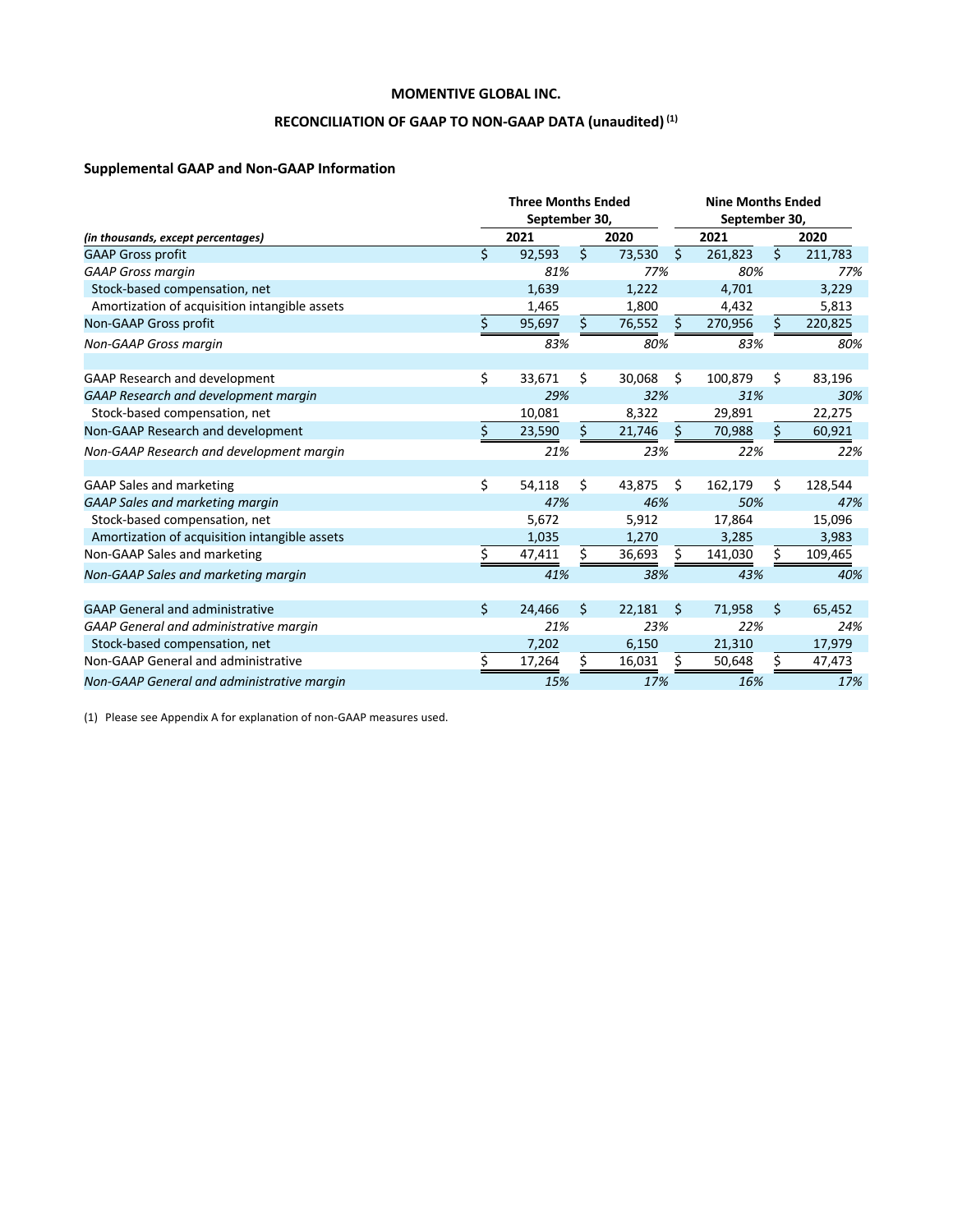#### **MOMENTIVE GLOBAL INC. EXPLANATION OF NON-GAAP MEASURES**

To supplement our condensed consolidated financial statements, which are prepared and presented in accordance with US GAAP ("GAAP"), we use the following Non-GAAP financial measures: Non-GAAP (loss) income from operations, Non-GAAP operating margin, Non-GAAP net (loss) income, Non-GAAP net (loss) income per diluted share, Non-GAAP gross profit, Non-GAAP gross margin, Non-GAAP research and development, Non-GAAP research and development margin, Non-GAAP sales and marketing, Non-GAAP sales and marketing margin, Non-GAAP general and administrative, Non-GAAP general and administrative margin, and free cash flow. Our definition for each Non-GAAP measure used is provided below, however a limitation of Non-GAAP financial measures is that they do not have uniform definitions. Accordingly, our definitions for Non-GAAP measures used will likely differ from similarly titled Non-GAAP measures used by other companies thereby limiting comparability.

With regards to the Non-GAAP guidance provided above, a reconciliation to the corresponding GAAP amounts is not provided as the quantification of certain items excluded from each respective Non-GAAP measure, which may be significant, cannot be reasonably calculated or predicted at this time without unreasonable efforts. For example, the Non-GAAP adjustment for stock-based compensation expense, net, requires additional inputs such as number of shares granted and market price that are not currently ascertainable.

*Non-GAAP (loss) income from operations, Non-GAAP operating margin*: We define Non-GAAP (loss) income from operations as GAAP loss from operations excluding stock-based compensation, net, and amortization of acquisition intangible assets. Non-GAAP operating margin is defined as Non-GAAP (loss) income from operations divided by revenue.

*Non-GAAP net (loss) income, Non-GAAP net (loss) income per diluted share*: We define Non-GAAP net (loss) income as GAAP net loss excluding stock-based compensation, net, amortization of acquisition intangible assets, gain on sale of a private company investment, and including the income tax effect on Non-GAAP adjustments. Non-GAAP net (loss) income per diluted share is defined as Non-GAAP net (loss) income divided by the weighted-average shares outstanding.

*Non-GAAP gross profit, Non-GAAP gross margin*: We define Non-GAAP gross profit as GAAP gross profit excluding stock-based compensation, net and amortization of acquisition intangible assets. Non-GAAP gross margin is defined as Non-GAAP gross profit divided by revenue.

*Non-GAAP research and development, Non-GAAP research and development margin*: We define Non-GAAP research and development as GAAP research and development excluding stock-based compensation, net. Non-GAAP research and development margin is defined as Non-GAAP research and development divided by revenue.

*Non-GAAP sales and marketing, Non-GAAP sales and marketing margin*: We define Non-GAAP sales and marketing as GAAP sales and marketing excluding stock-based compensation, net and amortization of acquisition intangible assets. Non-GAAP sales and marketing margin is defined as Non-GAAP sales and marketing divided by revenue.

*Non-GAAP general and administrative, Non-GAAP general and administrative margin*: We define Non-GAAP general and administrative as GAAP general and administrative excluding stock-based compensation, net. Non-GAAP general and administrative margin is defined as Non-GAAP general and administrative divided by revenue.

We use these Non-GAAP measures to compare and evaluate our operating results across periods in order to manage our business, for purposes of determining executive and senior management incentive compensation, and for budgeting and developing our strategic operating plans. We believe that these Non-GAAP measures provide useful information about our operating results, enhance the overall understanding of our past financial performance and future prospects, and allow for greater transparency with respect to key metrics used by our management in evaluating our financial performance and for operational decision making, but they are not meant to be considered in isolation or as a substitute for comparable GAAP measures and should be read only in conjunction with our condensed consolidated financial statements prepared in accordance with GAAP.

We have excluded the effect of the following items from the aforementioned Non-GAAP measures because they are noncash and/or are non-recurring in nature and because we believe that the Non-GAAP financial measures excluding this item provide meaningful supplemental information regarding operational performance and liquidity. We further believe these measures are useful to investors in that it allows for greater transparency to certain line items in our financial statements and facilitates comparisons to historical operating results and comparisons to peer operating results. A description of the Non-GAAP adjustments for the above measures is as follows: